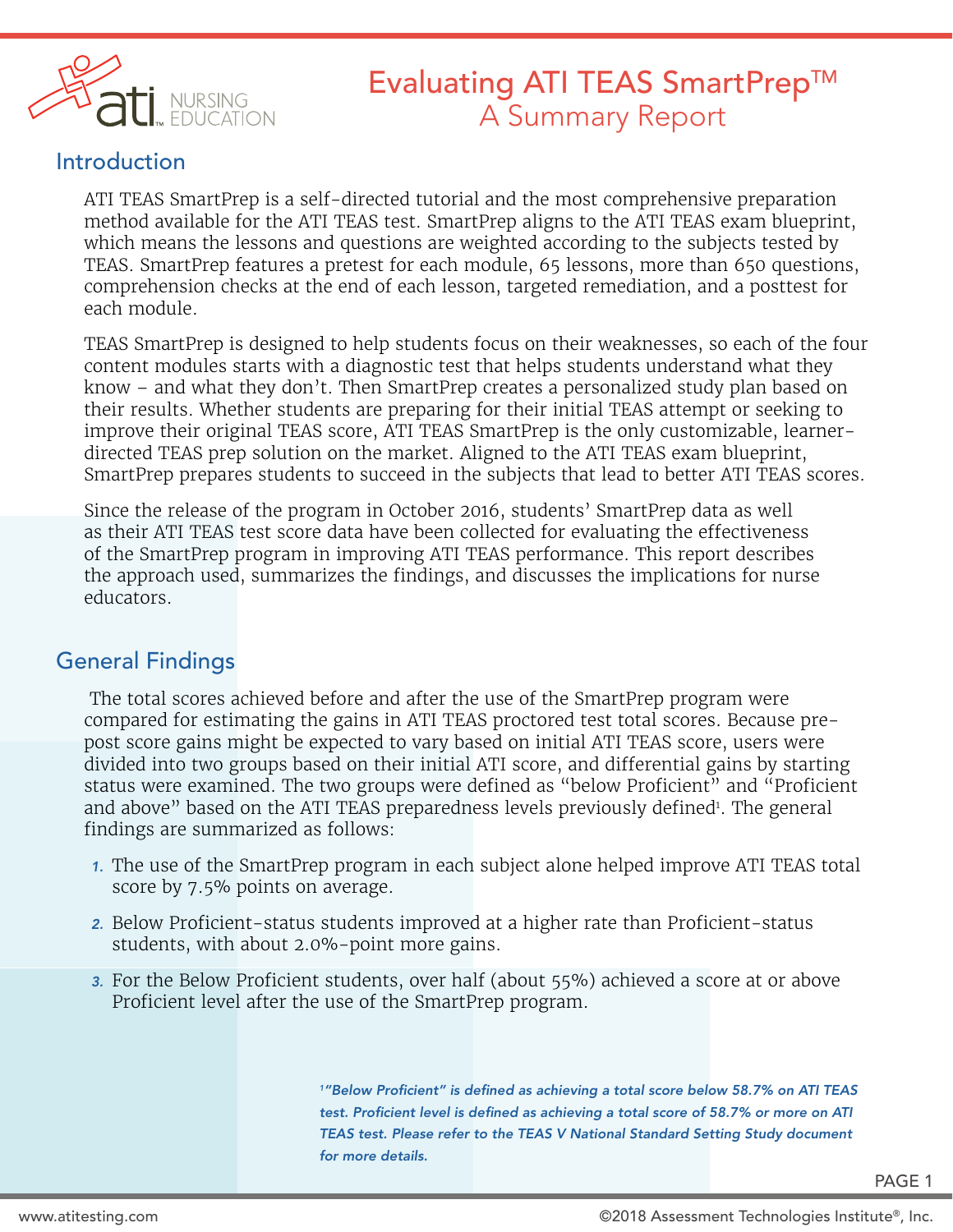### **Methods**

The effectiveness of SmartPrep programs was evaluated using a pretest-posttest approach. Pretest-posttest designs are widely used in behavioral research for measuring change resulting from an intervention program. The procedures for this design involve obtaining a pretest measure of the outcome of interest prior to administering some treatment, followed by a posttest on the same measure after treatment occurs.

The pretest and posttest measure in this study is the ATI TEAS test. The treatment program is the SmartPrep program. The measurement of change is the total score difference on the ATI TEAS test before and after the use of the SmartPrep program.

To obtain a valid sample for this study, only SmartPrep users who had ATI TEAS proctored test scores both before and after the program were included. It is often observed that students may attempt ATI TEAS test two or more times. For this analysis, only pretest attempts taken within a month before the program started and posttest attempts taken within a month after the program ended were included. The total scores from these two attempts were used as the pretest and the posttest measure for change. Students whose pretest and posttest were taken outside the specified interval were excluded. The requirement for a short interval was to ensure that the measurement of change was indeed due to the effect of the intervention rather than learning (from some other source) or maturation.

Multiple statistical and graphical approaches were utilized to analyze the change of total scores on the pretest and posttest TEAS. Descriptive statistics as well as a paired t-test examined the change in means from pretest to posttest. Cross tabulation analysis examined the change in means by starting status.

# Sample

Data from SmartPrep users were collected from its release date of October 13, 2016, through January 24, 2018. Table 1 depicts the breakdown of the demographic variables of the final sample by each SmartPrep content area. Because a single individual could complete more than one content area, there is some overlap in the samples for each content area. The demographic table shows heterogeneous characteristics of the sample demographics.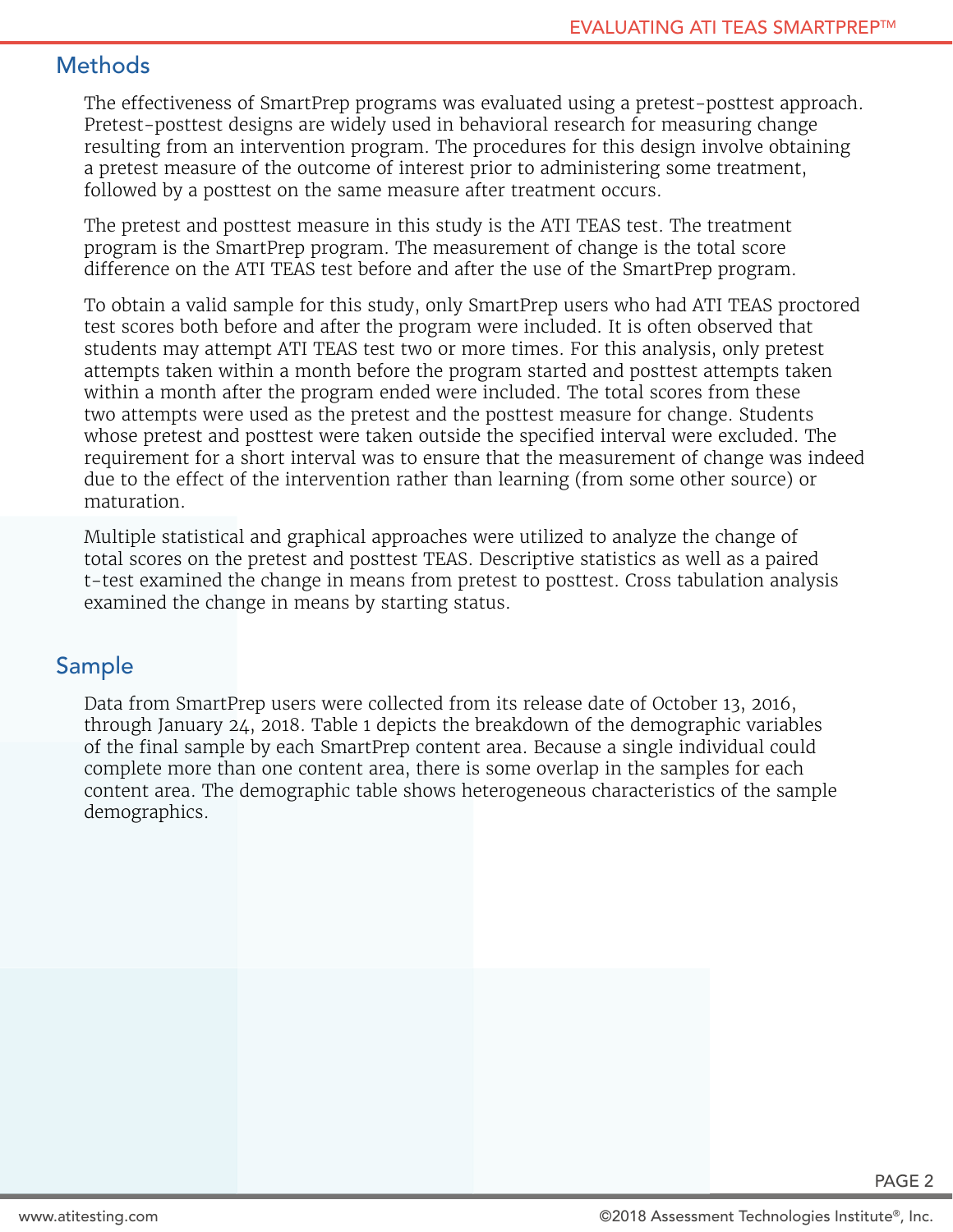|           | <b>Category</b>                             | <b>English</b>                                                   |       | <b>Math</b>         |       | <b>Reading</b> |                                                                                                                                                                                           | Science          |       |
|-----------|---------------------------------------------|------------------------------------------------------------------|-------|---------------------|-------|----------------|-------------------------------------------------------------------------------------------------------------------------------------------------------------------------------------------|------------------|-------|
| Group     |                                             | N                                                                | %     | N                   | %     | N              | %                                                                                                                                                                                         | N                | %     |
|           | Female                                      | 181                                                              | 82.3  | 124                 | 80.5  | 141            | 82.5                                                                                                                                                                                      | 160              | 82.1  |
| Gender    | Male                                        | 22                                                               | 10.0  | 15                  | 9.7   | 18             | 10.5<br>81.9<br>1.2<br>7.6<br>2.9<br>59.6<br>0.6<br>2.3<br>26.9<br>1.2<br>0.0<br>2.3<br>5.8<br>1.2<br>15.8<br>14.6<br>45.6<br>10.5<br>0.6<br>4.1<br>15.2<br>17.5<br>39.8<br>25.7<br>100.0 | 20               | 10.3  |
|           | English - US                                | 183                                                              | 83.2  | 127                 | 82.5  | 140            | $\overline{2}$<br>5<br>$\mathbf{1}$<br>$\overline{4}$<br>$\overline{2}$<br>4<br>$\overline{2}$<br>$\mathbf{1}$<br>$\overline{7}$                                                          | 160              | 82.1  |
|           | French - France                             | 1                                                                | 0.5   | 1                   | 0.6   |                |                                                                                                                                                                                           | $\overline{2}$   | 1.0   |
| Language  | Other                                       | 13                                                               | 5.9   | 10                  | 6.5   | 13             |                                                                                                                                                                                           | 14               | 7.2   |
|           | Spanish - Mexico                            | 6                                                                | 2.7   | 4                   | 2.6   |                |                                                                                                                                                                                           | 7                | 3.6   |
|           | <b>ADN</b>                                  | 131                                                              | 59.5  | 95                  | 61.7  | 102            |                                                                                                                                                                                           | 112              | 57.4  |
|           | <b>ATI Allied Health</b>                    | $\mathbf 0$                                                      | 0.0   | $\overline{0}$      | 0.0   |                |                                                                                                                                                                                           | $\mathbf{1}$     | 0.5   |
|           | <b>Allied Health</b>                        | 4                                                                | 1.8   | 4                   | 2.6   |                |                                                                                                                                                                                           | 4                | 2.1   |
|           | <b>BSN</b>                                  | 59                                                               | 26.8  | 39                  | 25.3  | 46             |                                                                                                                                                                                           | 54               | 27.7  |
| Program   | Diploma                                     | $\overline{2}$                                                   | 0.9   | $\overline{2}$      | 1.3   |                |                                                                                                                                                                                           | $\overline{2}$   | 1.0   |
|           | 0.5<br>0.0<br>LPN to RN<br>$\mathbf 0$<br>1 | $\overline{0}$                                                   |       | $\mathsf{O}\xspace$ | 0.0   |                |                                                                                                                                                                                           |                  |       |
|           | Other                                       | 3                                                                | 1.4   | $\mathfrak{Z}$      | 1.9   |                |                                                                                                                                                                                           | 3                | 1.5   |
|           | PN                                          | 18                                                               | 8.2   | 10                  | 6.5   | 10             |                                                                                                                                                                                           | 19               | 9.7   |
|           | <b>Testing Center</b>                       | $\overline{2}$                                                   | 0.9   | $\mathbf{1}$        | 0.6   |                |                                                                                                                                                                                           | $\boldsymbol{0}$ | 0.0   |
|           | African American                            | 35                                                               | 15.9  | 25                  | 16.2  | 27             |                                                                                                                                                                                           | 32               | 16.4  |
|           | Asian                                       | 24                                                               | 10.9  | 15                  | 9.7   | 25             |                                                                                                                                                                                           | 22               | 11.3  |
|           | Caucasian/White                             | 105                                                              | 47.7  | 73                  | 47.4  | 78             |                                                                                                                                                                                           | 92               | 47.2  |
| Ethnicity | Hispanic                                    | 24                                                               | 10.9  | 21                  | 13.6  | 18             |                                                                                                                                                                                           | 27               | 13.8  |
|           | Native American                             | 1                                                                | 0.5   | $\mathbf{1}$        | 0.6   |                |                                                                                                                                                                                           | 1                | 0.5   |
|           | Other                                       | 9                                                                | 4.1   | 5                   | 3.2   |                |                                                                                                                                                                                           | 6                | 3.1   |
|           | Midwest                                     | 39                                                               | 17.7  | 26                  | 16.9  | 26             |                                                                                                                                                                                           | 31               | 15.9  |
|           | Northeast                                   | 39<br>17.7<br>31<br>20.1<br>30<br>58<br>81<br>36.8<br>37.7<br>68 |       | 37                  | 19.0  |                |                                                                                                                                                                                           |                  |       |
| Region    | South                                       |                                                                  |       | 74                  | 37.9  |                |                                                                                                                                                                                           |                  |       |
|           | West                                        | 52                                                               | 23.6  | 36                  | 23.4  | 44             |                                                                                                                                                                                           | 47               | 24.1  |
| Total     |                                             | 220                                                              | 100.0 | 154                 | 100.0 | 171            |                                                                                                                                                                                           | 195              | 100.0 |

# Table 1 *Demographic table for SmartPrep Samples*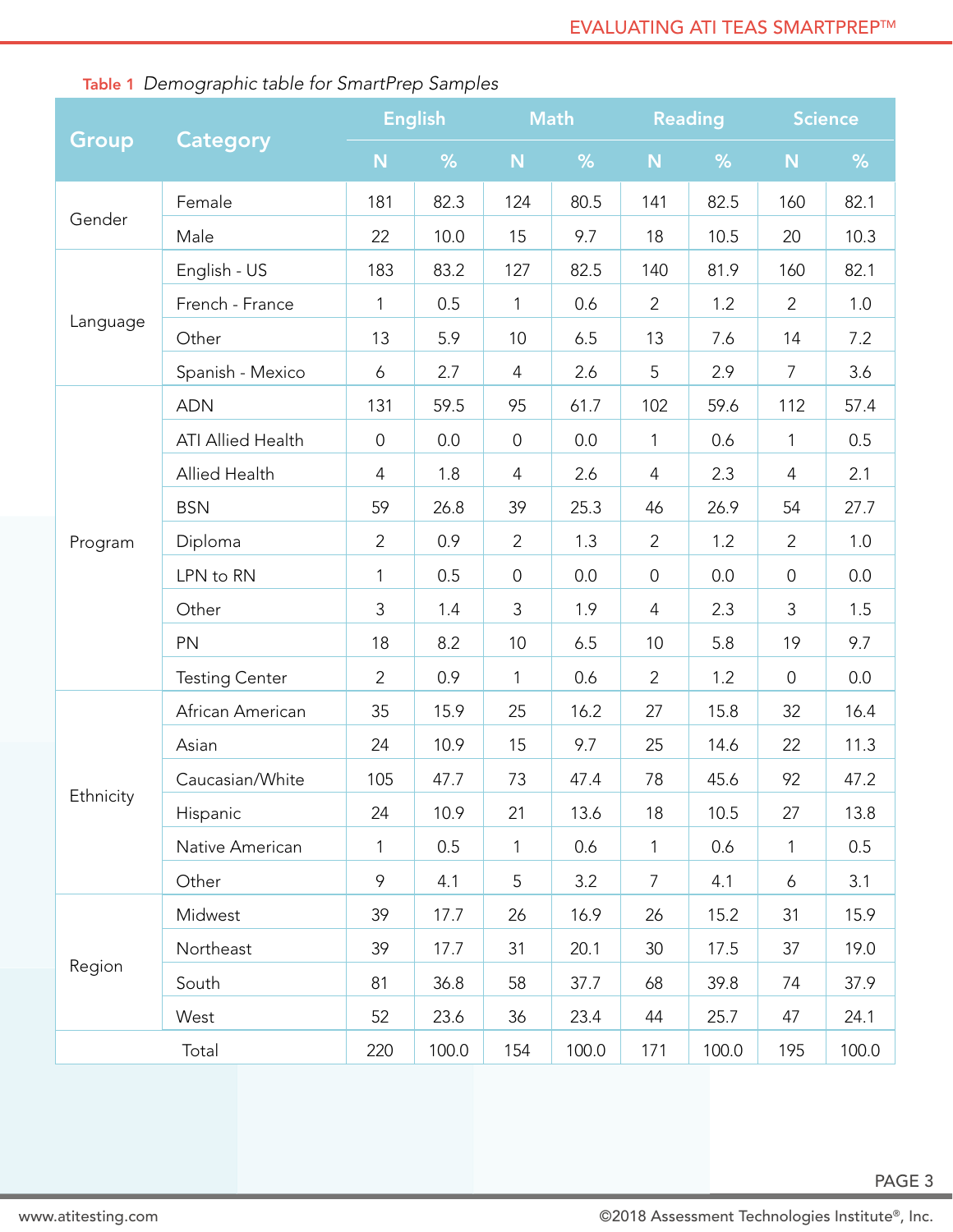### **Results**

Table 2 reports the descriptive statistics and t-test results for pretest and posttest comparison of ATI TEAS scores by SmartPrep content area completed. For students taking each content area of the SmartPrep, the mean total score on pretest TEAS was around 61% (SD =12.0) and the mean total score on posttest TEAS was around 68.5% (SD = 12.0). On average, the mean growth was about 7.5% points from pretest to posttest on each of the SmartPrep content areas. The mean growth was statistically significant as shown by the t-test results,  $t(219)=18.1$ ,  $p<0.01$ , for SmartPrep English;  $t(153)=14.9$ ,  $p<0.01$ , for SmartPrep Math;  $t(170)=15.8$ ,  $p<.01$ , for SmartPrep Reading; and  $t(194)=16.0$ ,  $p<.01$ , for SmartPrep Science.

The distribution of the pretest and the posttest total scores is compared in histograms in Appendix A for each SmartPrep content area. The distributions show that overall the posttest scores were higher than the pretest scores.

The total sample was divided into two groups based on ATI TEAS pretest preparedness level: below-Proficient students (with ATI TEAS total score lower than 58.7%) and Proficient students (with ATI TEAS total score equal to 58.7% or higher). Table 3 displays the mean gain scores for each group. On average, the below-Proficient group achieved an 8.5% - 8.9% gain and the Proficient group a 6.6% - 6.8% gain. Students in the below-Proficient group achieved, on average, a gain of approximately 2.0 percentage points more than students in the Proficient group. The result is also graphically shown in Figure 1. The red bar represents the below-Proficient group and the blue bar represents the Proficient group. The length of the bars represents the magnitude of the gain. All the red bars are about two points longer than the blue bars.

An examination of the below-Proficient group indicated that a substantial number of students were able to achieve the Proficient level after using the SmartPrep program. As shown in Table 4, of all the below-Proficient students, the percentage of achieving Proficient level by SmartPrep content area completed is about 52% (49 out of 94) for SmartPrep English; 54% (39 out of 72) for SmartPrep Math; 57% (40 out of 70) for SmartPrep Reading; and 56% (50 out of 90) for SmartPrep Science.

|         |     | Pretest |           | Posttest |           | Mean       | 95% CI                 |           |     |
|---------|-----|---------|-----------|----------|-----------|------------|------------------------|-----------|-----|
|         | n   | M       | <b>SD</b> | M        | <b>SD</b> | Difference | for Mean<br>Difference |           | df  |
| English | 220 | 60.92   | 11.84     | 68.49    | 12.09     | 7.57       | 6.74, 8.40             | 18.05**   | 219 |
| Math    | 154 | 60.32   | 11.96     | 68       | 12.14     | 7.68       | 6.66, 8.70             | 14.89**   | 153 |
| Reading | 171 | 61.34   | 11.89     | 68.9     | 11.81     | 7.56       | 6.61, 8.50             | $15.79**$ | 170 |
| Science | 195 | 60.71   | 11.68     | 68.9     | 11.81     | 7.46       | 6.54, 8.38             | $15.97**$ | 194 |
|         |     |         |           |          |           |            |                        |           |     |

Table 2 *Results of t-test and Descriptive Statistics for ATI TEAS Total Scores by SmartPrep program*

*\*\*p < .01*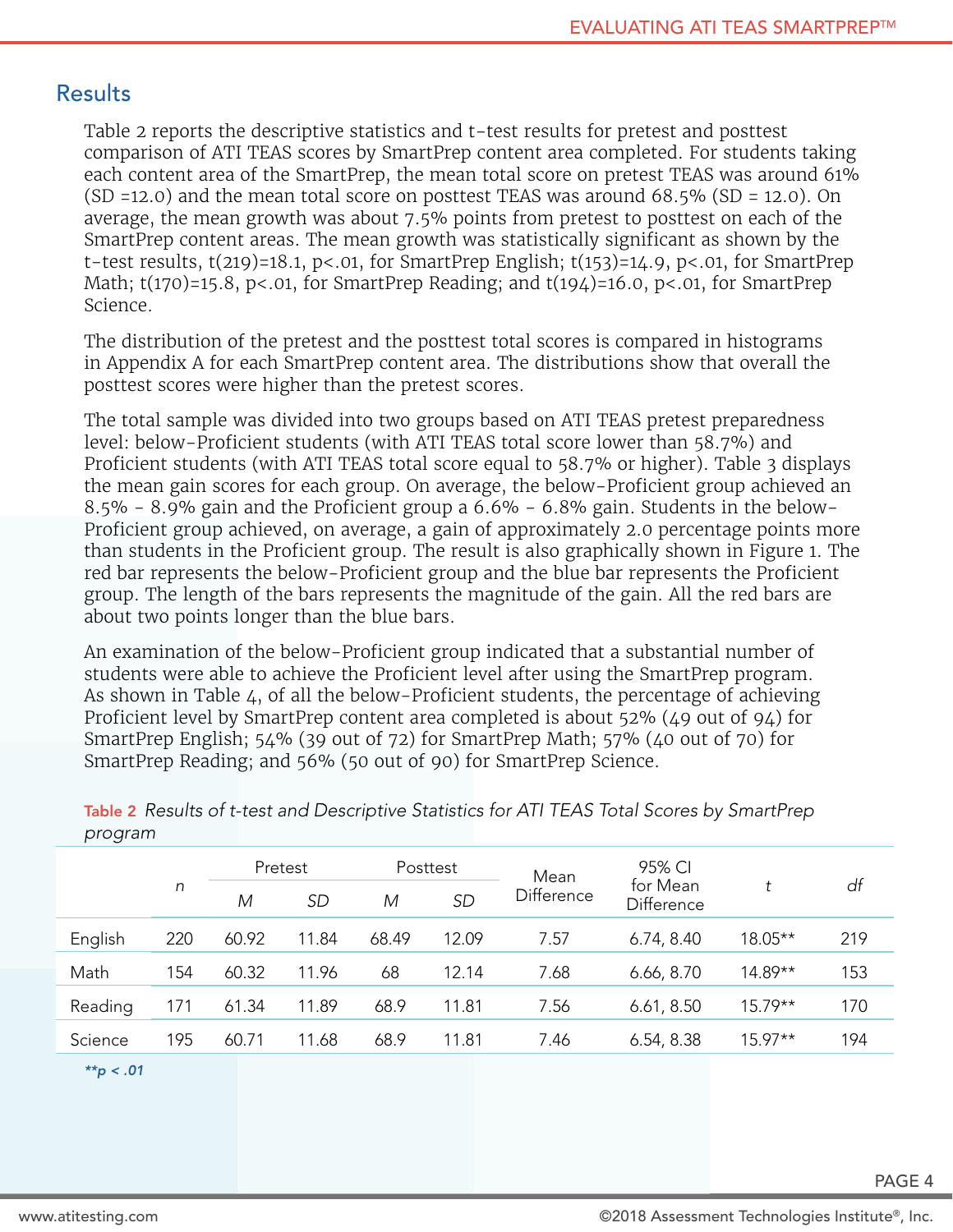| <b>SmartPrep</b><br>Program | <b>Pretest ATI TEAS</b><br><b>Proficiency Level</b> | $\mathsf{n}$ | <b>Mean</b><br>Gain | <b>SD</b> |
|-----------------------------|-----------------------------------------------------|--------------|---------------------|-----------|
|                             | Below-Proficient                                    | 94           | 8.6                 | 7.0       |
| English                     | Proficient                                          | 126          | 6.8                 | 5.4       |
|                             | Below-Proficient                                    | 72           | 8.6                 | 7.0       |
| Math                        | Proficient                                          | 82           | 6.8                 | 5.7       |
|                             | Below-Proficient                                    | 70           | 8.9                 | 7.0       |
| Reading                     | Proficient                                          | 101          | 6.6                 | 5.5       |
|                             | Below-Proficient                                    | 90           | 8.5                 | 7.4       |
| Science                     | Proficient                                          | 105          | 6.6                 | 5.6       |

Table 3 *Mean Gains on Posttest ATI TEAS Total Scores by Pretest Proficiency Level*

Figure 1 *Pretest-posttest gain comparisons for ATI TEAS pretest groups by SmartPrep content area*

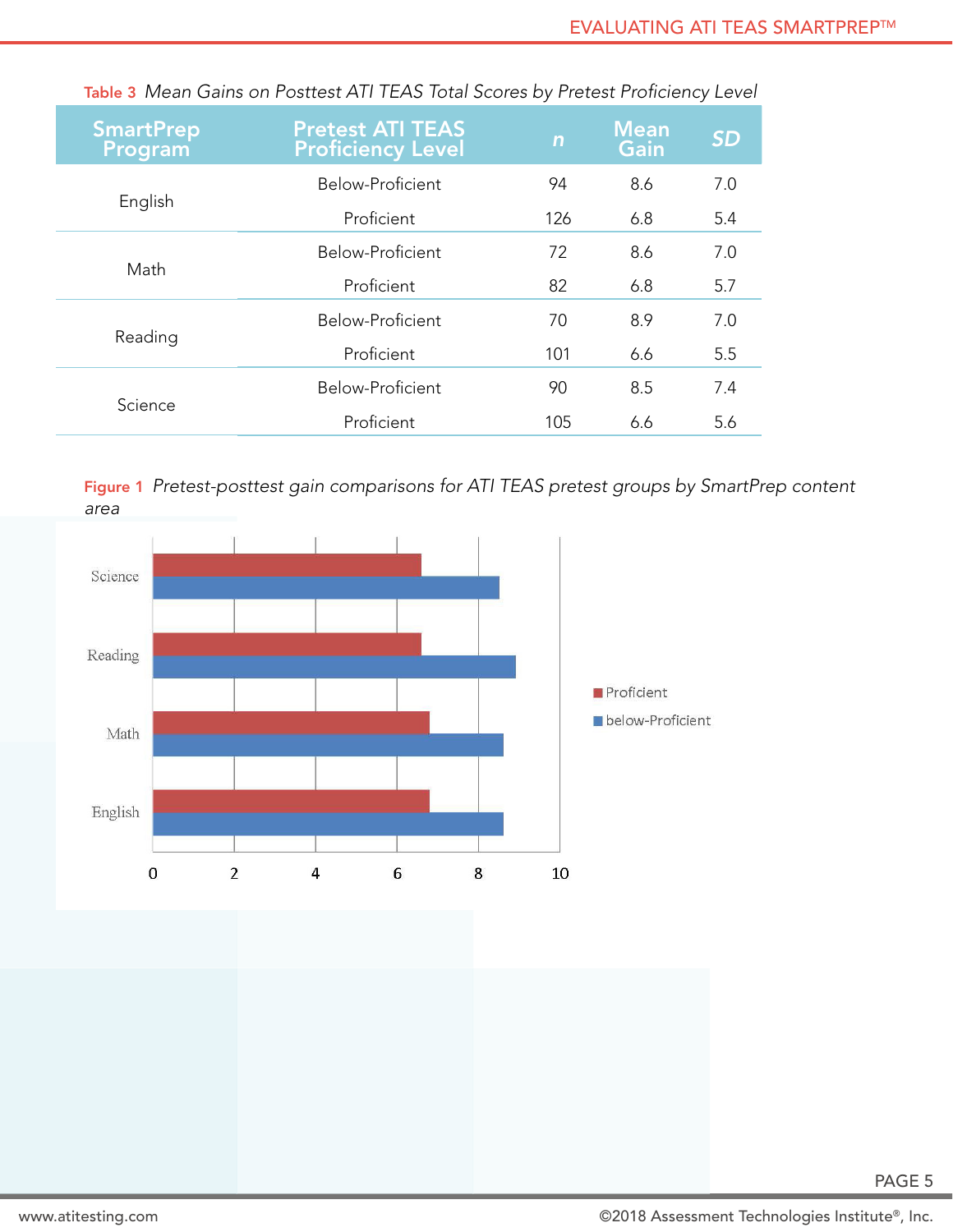|               |                  | Posttest Level                           |     |         |
|---------------|------------------|------------------------------------------|-----|---------|
|               |                  | <b>Below</b><br>Proficient<br>Proficient |     | Subject |
|               | Below-Proficient | 45                                       | 49  |         |
|               | Proficient       | 2                                        | 124 | English |
|               | Below-Proficient | 33                                       | 39  | Math    |
|               | Proficient       |                                          | 81  |         |
| Pretest Level | Below-Proficient | 30                                       |     |         |
|               | Proficient       |                                          | 100 | Reading |
|               | Below-Proficient | 40                                       | 50  | Science |
|               | Proficient       | 0                                        | 105 |         |

Table 4 *The Change in Proficiency Levels from Pretest to Posttest*

#### **Discussion**

It is important to note that there are two primary modes of SmartPrep usage: preparation and remediation. Preparation users are those who take SmartPrep prior to their initial ATI TEAS attempt. Remediation users are those who take the SmartPrep after at least one ATI TEAS attempt. Students using SmartPrep for remediation could be preparing for a future TEAS attempt to improve upon initial scores, or they could be improving core academic skills following admission to a nursing program. The data used in this study were drawn from remediation users preparing for a subsequent proctored TEAS attempt. The distribution of the pretest total scores (see Appendix A) was well balanced, indicating that SmartPrep users are not only extremely low-scoring individuals. The demographics of the final sample also indicate the heterogeneous characteristics of subjects used for the study. The final sample was constructed with sampling bias reduced as much as possible. However, more ADN students than BSN students ended up in the final sample. Future research studies should examine potential differences in SmartPrep usage by nursing program type.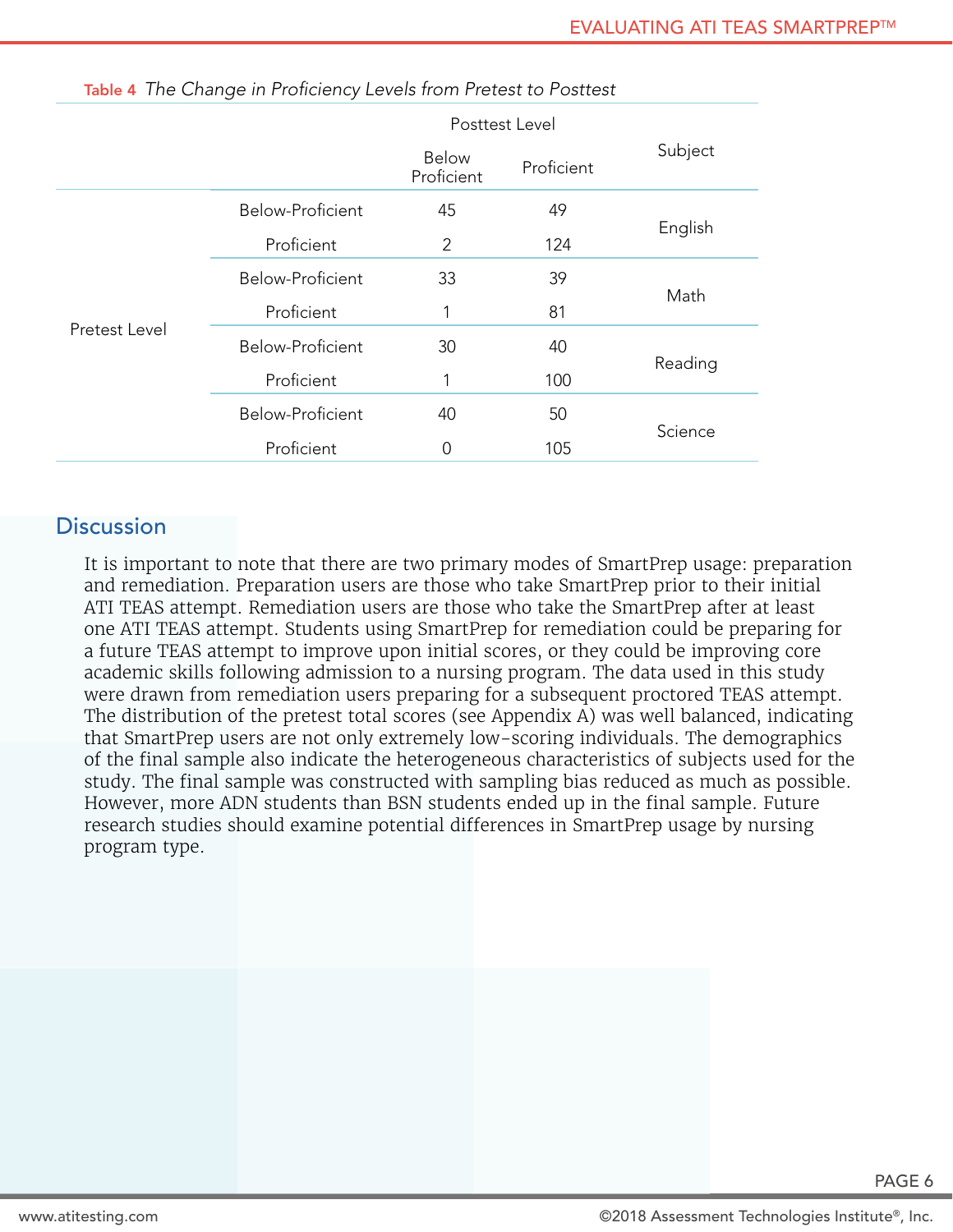### *Appendix A. Total Score Distribution Comparisions between Pretest and Posttest*



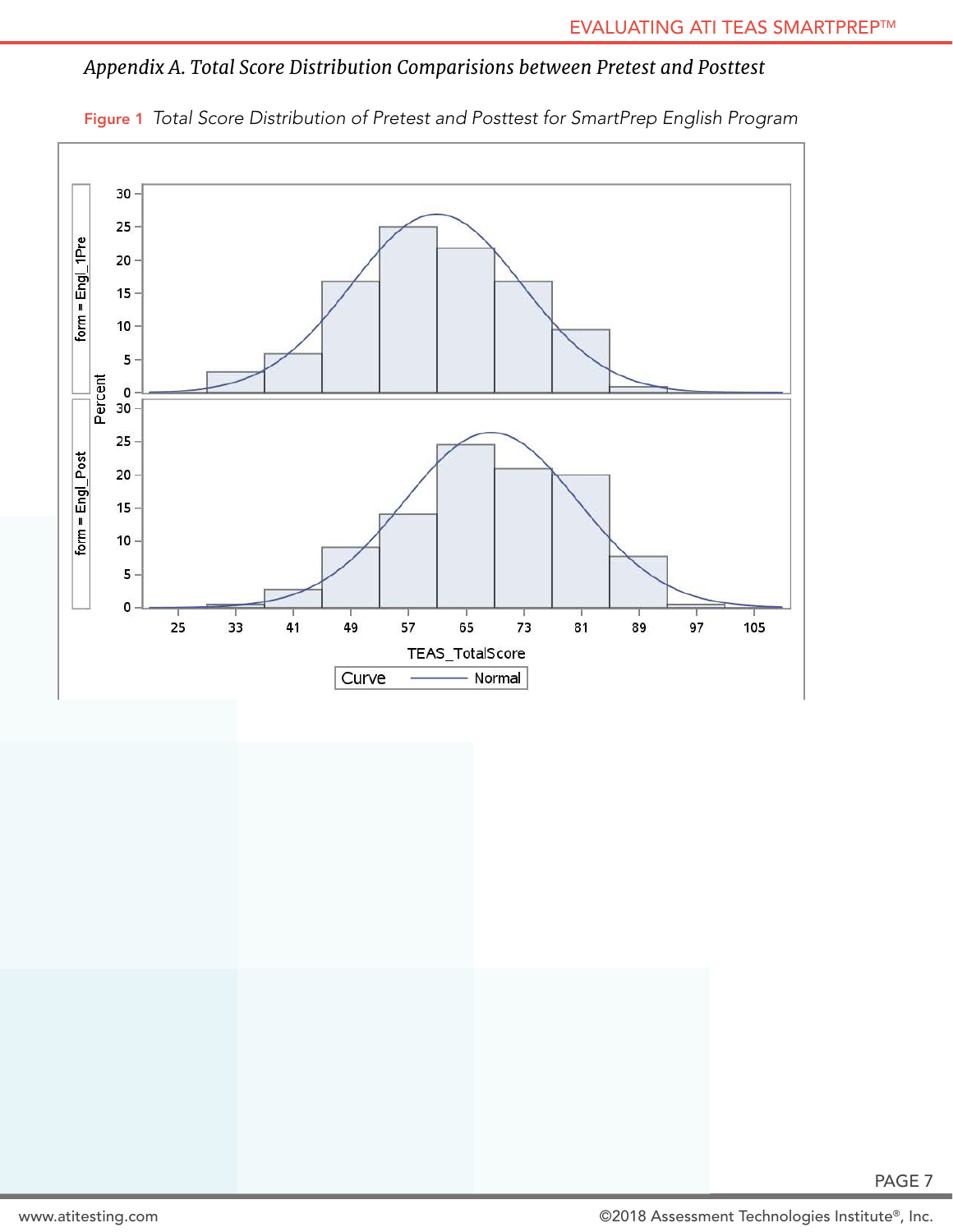

### Figure 2 *Total Score Distribution of Pretest and Posttest for SmartPrep Math Program*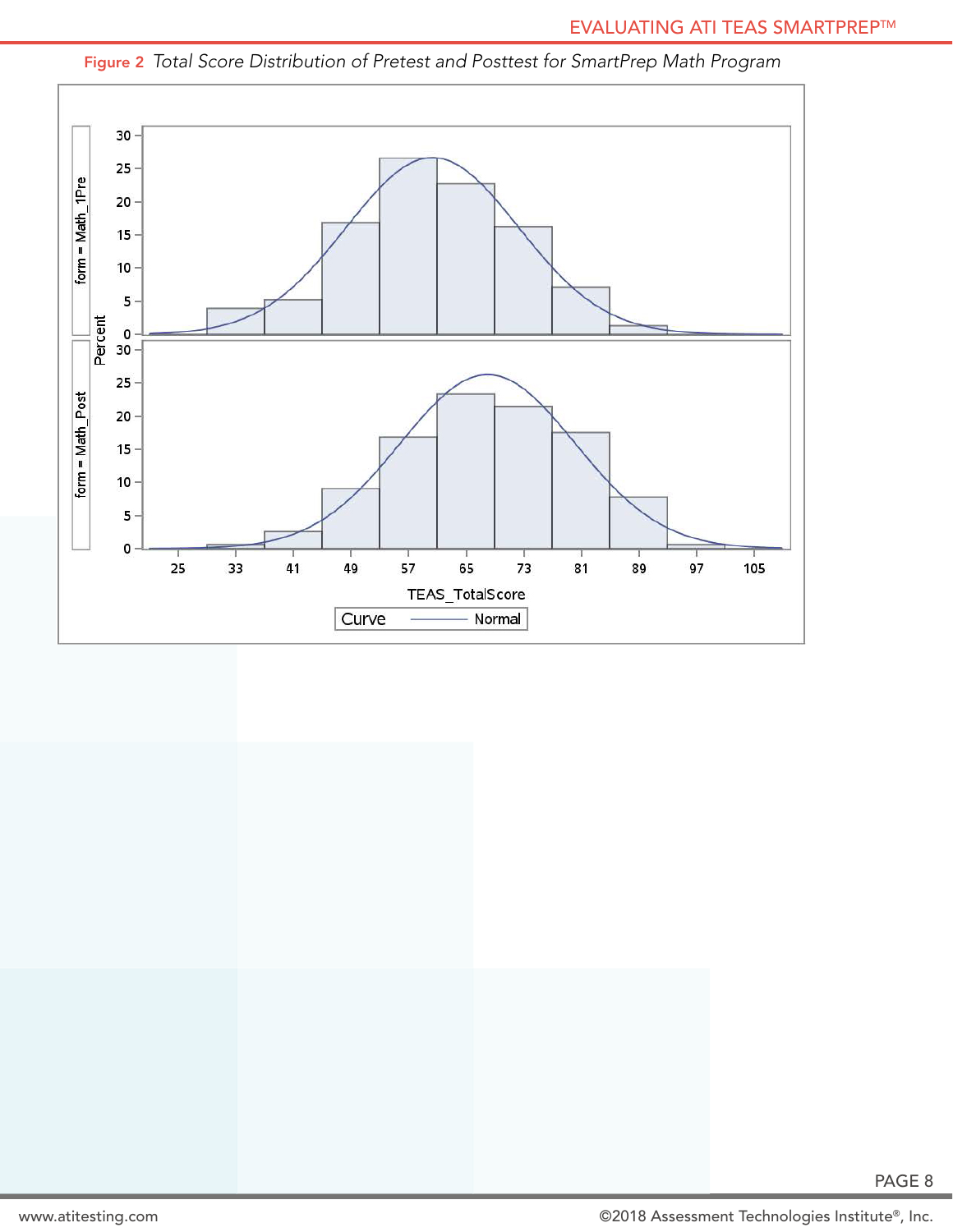

Figure 3 *Total Score Distribution of Pretest and Posttest for SmartPrep Reading Program*